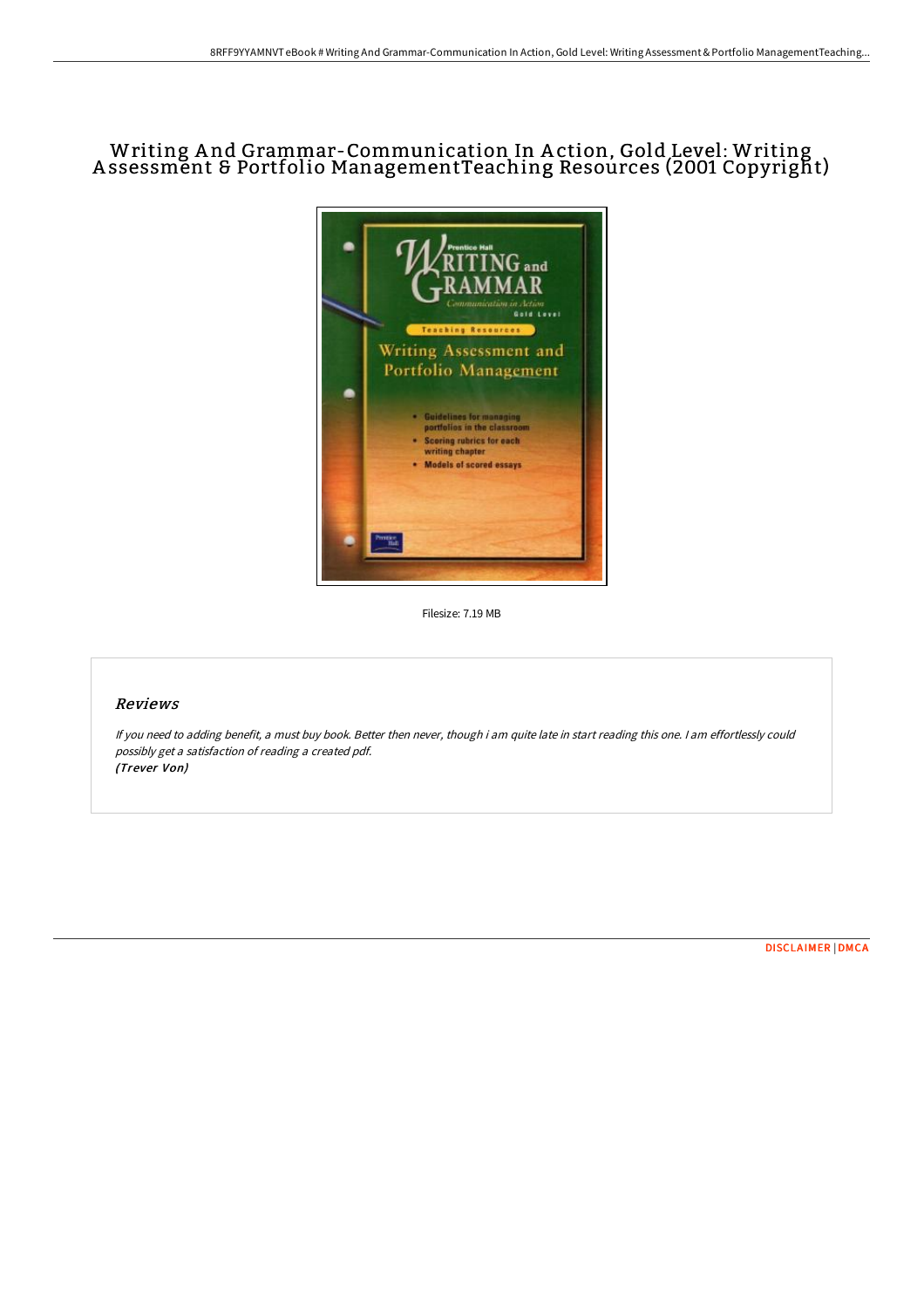### WRITING AND GRAMMAR-COMMUNICATION IN ACTION, GOLD LEVEL: WRITING ASSESSMENT & PORTFOLIO MANAGEMENTTEACHING RESOURCES (2001 COPYRIGHT)



Prentice Hall, 2001, 2001. Soft cover. Book Condition: Brand New. Dust Jacket Condition: No Dust Jacket. Brand New 2001 Copyright In Softcover Format, Writing And Grammar-Communication In Action, Gold Level: Writing Assessment & Portfolio Management Teaching Resources With Guidelines For Managing Portfolios, Scoring Rubrics For Each Writing Chapter, Models Of Scored Essays, 69 Pages, Pictorial Green And Gold Cover And Possible Light Shelf Wear (2001 Copyright) LR14;LR41.

 $\blacksquare$ Read Writing And [Grammar-Communication](http://techno-pub.tech/writing-and-grammar-communication-in-action-gold-3.html) In Action, Gold Level: Writing Assessment & Portfolio ManagementTeaching Resources (2001 Copyright) Online Download PDF Writing And [Grammar-Communication](http://techno-pub.tech/writing-and-grammar-communication-in-action-gold-3.html) In Action, Gold Level: Writing Assessment & Portfolio ManagementTeaching Resources (2001 Copyright)